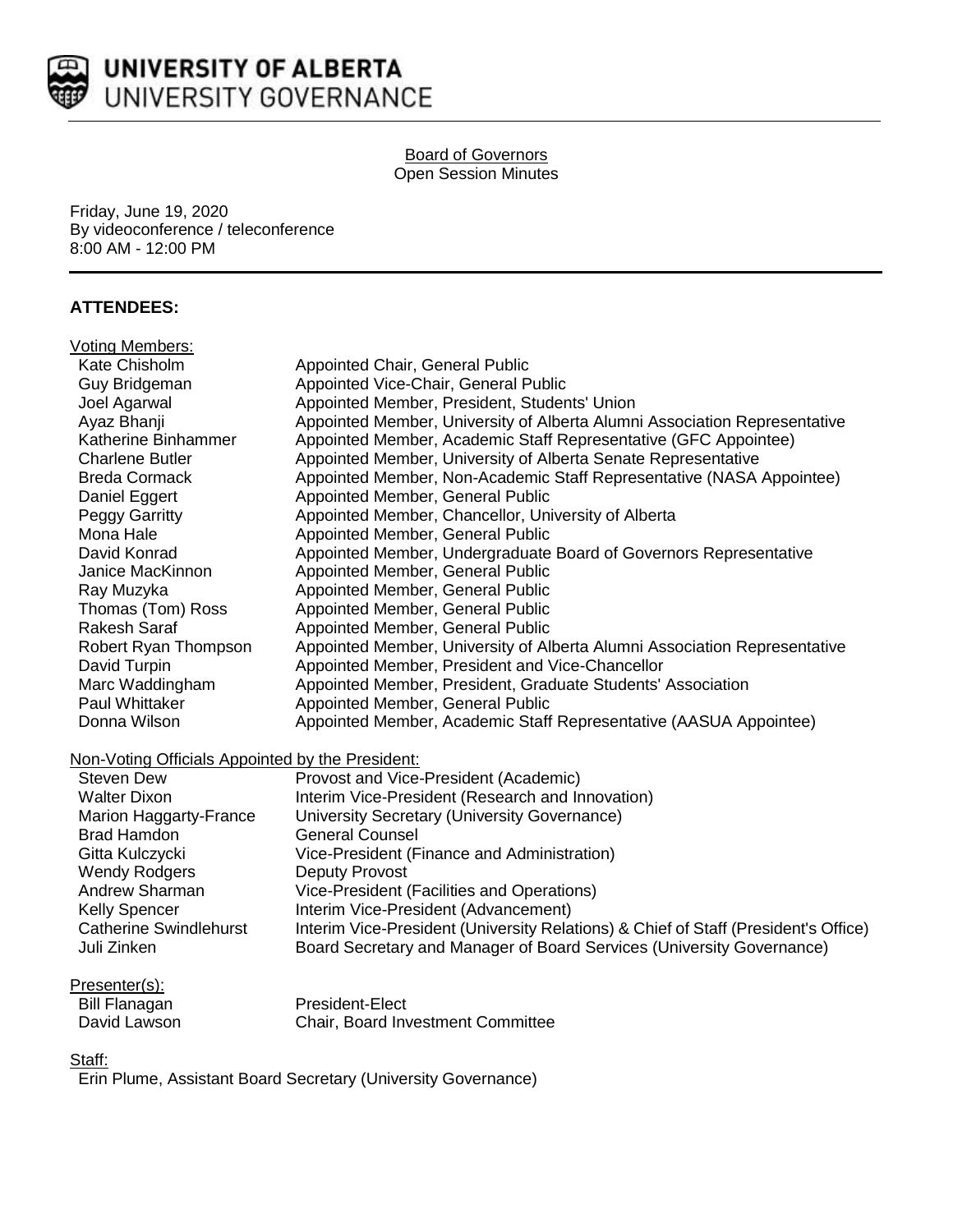## **OPENING SESSION**

1. *Chair's Session*

## *Presenter(s)*: Kate Chisholm

The Chair acknowledged National Indigenous Peoples Day in Canada on June 21<sup>st</sup> and suggested that Board members use that day to reflect on historical and current relations among Indigenous and non-Indigenous peoples in Canada, on Missing and Murdered Indigenous Women and Girls, and what this means for reconciliation, individually, and as a collective, as they are all connected with the University of Alberta.

### 1a. Call to Order and Confirmation of Quorum

## *Presenter(s)*: Kate Chisholm

The Chair called the Open Session to order at 9:55 am. The Board Secretary confirmed that the attendance constituted quorum.

## 1b. Approval of Open Session Agenda

Materials before members are contained in the official meeting file.

## *Presenter(s)*: Kate Chisholm

The motion was moved and seconded.

THAT the Board of Governors approve the Open Session agenda, as presented.

**CARRIED**

# 1bi Review of Consent Agenda

*Presenter(s)*: Kate Chisholm

The Chair invited members to inform her if there were any requests to remove an item from the Open Session Consent Agenda. A member requested that Item 3v, *Report of the Association of Academic Staff*, be removed so that it could be an item of discussion.

### 1c. Conflict of Interest - Opportunity for Declaration

### *Presenter(s)*: Kate Chisholm

The Chair invited members to declare any conflicts of interest related to the Open Session agenda. No conflicts were declared.

### 1d. Chair's Remarks

### *Presenter(s)*: Kate Chisholm

The Chair offered a warm welcome to new Chancellor, Peggy Garritty, who was formally installed as Chancellor the day prior, as well as two new members who were attending their first Board of Governors' meeting: Ayaz Bhanji, alumni representative, and Breda Cormack, non-academic staff association representative, who were each appointed for a three-year term on June 3.

She provided an update on Board membership, congratulating Charlene Butler on her appointment as a Public Member on the Board of Governors for three years effective July 15, 2020, and welcoming Margot Ross-Graham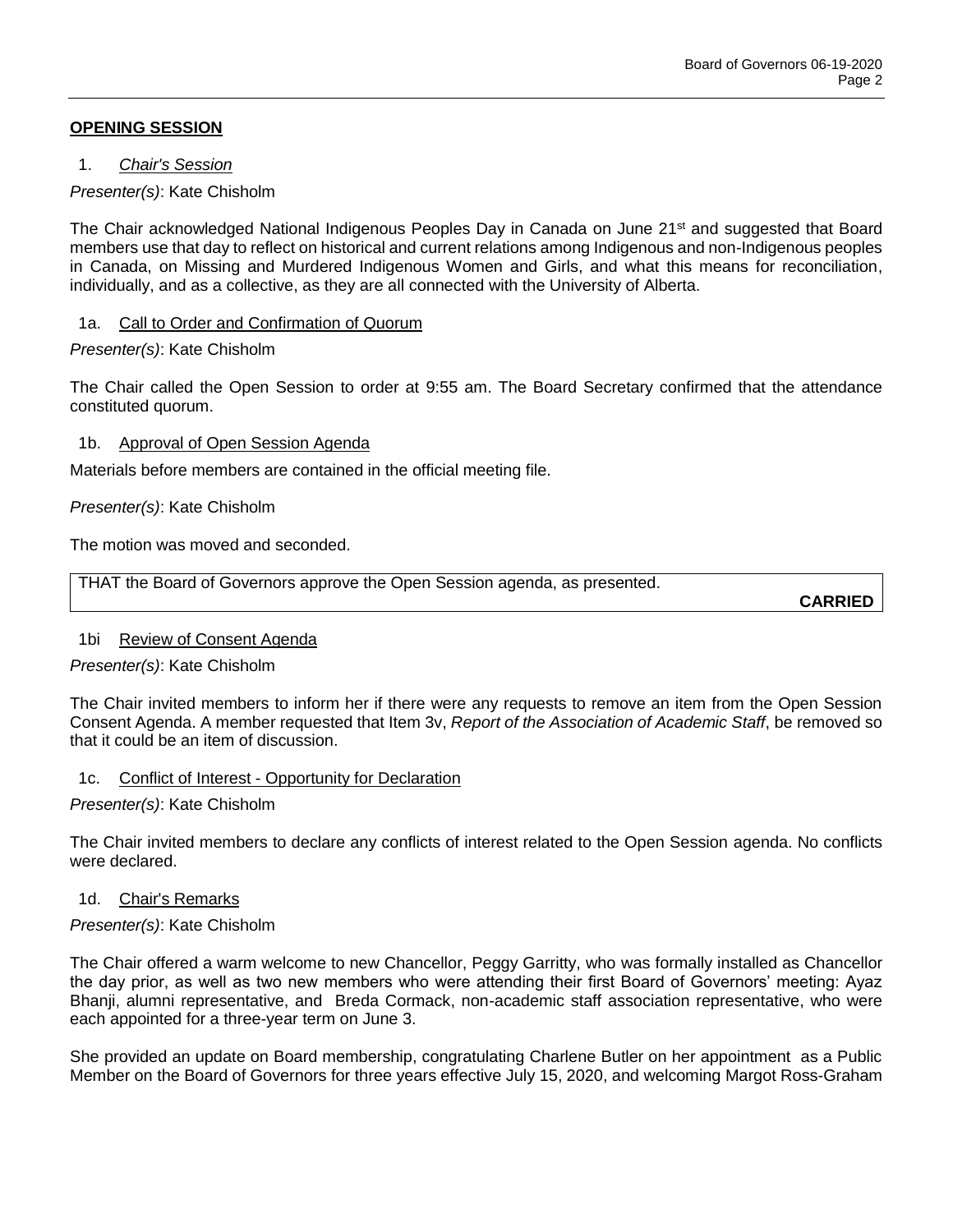who was observing the meeting in anticipation of her appointment as the next Senate Representative on the Board of Governors for a three year term effective July 16, 2020.

She also noted that the Government of Alberta had appointed Sett Policicchio as a Public Member on the Board of Governors, effective September 28, 2020, once Ray Muzyka's 90-day override period expired, and briefed members on the status of the election of the next General Faculties Council representative on the Board.

The Chair then commented on the success of the university's first virtual convocation ceremony, and congratulated Breda Cormack, who convocated with her Master's degree in Business Administration.

### • University of Alberta Investment Management Agreement

The Chair provided an update on Investment Management Agreements (IMAs), noting that government recently indicated that IMAs would be delayed until 2021 with expenditure targets removed, but that the university was expected to achieve a balanced budget this year. She noted that she was working with other post-secondary board chairs to advocate together on performance metrics and that they would be working closely with government on how to move forward on those.

#### Reflections and Recognition

Finally, the Chair acknowledged Katherine Binhammer, whose term as General Faculties Council representative would end on June 30, 2020, for her thoughtful contributions to the Board and its committees over the past three years.

She then led the Board in acknowledging President Turpin and his spouse, Suromitra Sanatani, for their commitment to the university over the past five years, especially with regard to equity, diversity, and inclusivity; recruitment; donor and community support; student financial aid; research funding; governance transformation; and government and system relations, and presented President Turpin with a brick from the Dentistry and Pharmacy building as a reminder of his contributions to the future of the university.

- 2. *Report of the President*
	- *COVID-19 Update*
	- *Emergency Governance Protocols Decision Tracker*

Materials before members are contained in the official meeting file.

### *Presenter(s)*: David Turpin

*Purpose of the Proposal*: For information / discussion.

### *Discussion*:

In addition to his written report, Dr Turpin provided verbal remarks on the university's first virtual convocation and Chancellor installation, as well as National Aboriginal Day and the success of the Faculty of Native Studies' massive open online course (MOOC) *Indigenous Canada*.

At the President's request, Andrew Sharman briefed the Board on fall planning with regard to COVID-19, including an update on proposals to hold in-person classes; the launch of the *Campus Life* web hub with information for students and instructors; and the Environment, Health and Safety e-safety course for staff returning to campus.

### **CONSENT AGENDA**

### 3. *Motion to Approve / Receive the Consent Agenda*

Materials before members are contained in the official meeting file.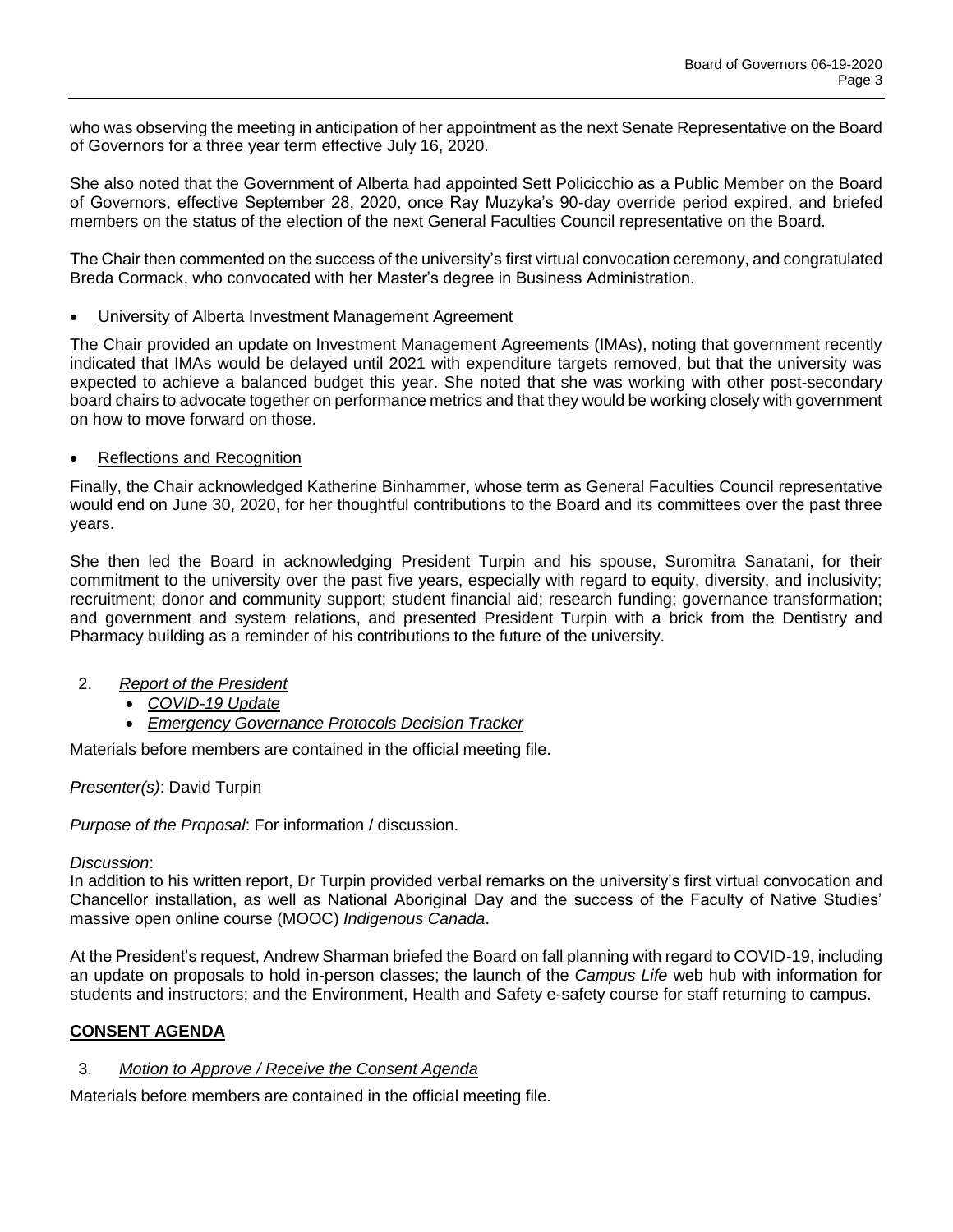# *Presenter(s)*: Kate Chisholm

The Chair informed the Board that a member had requested that Item 3v, *Report of Association of Academic Staff*  be removed from the consent agenda.

# *Action Items – to approve*

- 3a. Approval of the Open Session Minutes of May 25, 2020
- 3b. Approval of the Open Session Minutes of March 26, 2020 *Report of the Finance and Property Committee*
- 3c. Board Finance and Property Committee Terms of Reference
- 3d. University of Alberta 2021-2022 Tuition for Incoming International Students
- 3e. Long Range Development Plan Amendment (Michener Park)
- 3f. Disposition of Land, Lot 84
- 3g. Disposition of Land, Camrose Condo
- 3h. Disposition of Land, Ronning House *Report of the Reputation and Public Affairs Committee*
- 3i. University of Alberta Annual Report to the Government of Alberta

# *Information Reports - to receive*

- 3j. Action Arising from Previous Meetings completed / no action arising from May 8 or 25
- 3k. Report of the Audit and Risk Committee
- 3l. Report of the Finance and Property Committee
- 3m. Report of the Governance Committee
- 3n. Report of the Human Resources and Compensation Committee
- 3o. Report of the Investment Committee
- 3p. Report of the Learning, Research, and Student Experience Committee
- 3q. Report of the Reputation and Public Affairs Committee *Regular Reports*
- 3r. Chancellor's Report
- 3s. Alumni Association
- 3t. Students' Union
- 3u. Graduate Students' Association
- 3v. Association of Academic Staff **– item removed**
- 3w. Non-Academic Staff Association *no report*
- 3x. General Faculties Council
- 3y. Board Chair Report

The motion was moved and seconded.

THAT the Board of Governors approve the action items and receive the information reports on the Open Session Consent Agenda, as amended.

**CARRIED**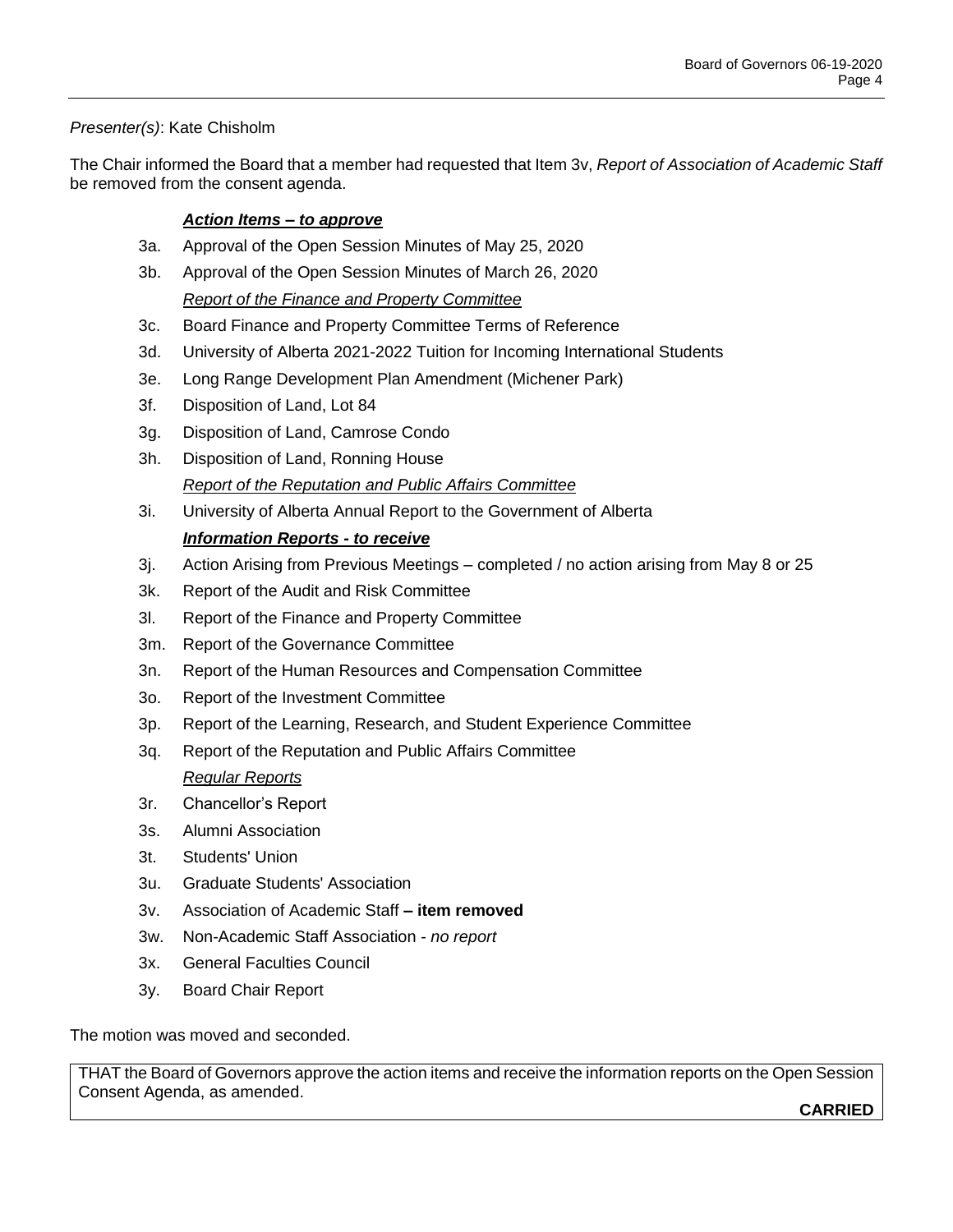## **DISCUSSION ITEMS**

3v. Report of Association of Academic Staff

*Presenter(s)*: Donna Wilson

*Purpose of the Proposal*: For information / discussion

*Discussion*:

In response to a member's question regarding the report's statement that "No student evaluations shall be used in any teacher evaluations ever", President Turpin clarified that the decision was made only for Spring 2020 use of Universal Student Ratings of Instruction (USRIs) and not forever.

Drs Dew and Wilson responded to questions from the Board regarding: what the university is looking at as a future replacement for USRIs; and Dr Wilson's opinion of USRIs.

## **ACTION ITEMS**

### *Report of the Human Resources and Compensation Committee*

*Presenter(s)*: Ray Muzyka

#### 4. Recruitment and Selection of Employees Policy and Procedures

Materials before members are contained in the official meeting file.

#### *Presenter(s)*: Wendy Rodgers

*Purpose of the Proposal*: For review and recommendation of proposed changes to the Recruitment and Selection of Employees Policy and procedures.

*Discussion*:

Dr Rodgers introduced the item, noting that the proposed changes are intended to embed wording and advice to recruitment and selection committees, to ensure there are no barriers for diverse applicants.

Dr Rodgers responded to questions from Board members regarding: whether the university community has experienced discrimination under its current policies and procedures; the rationale for changing the policies; concerns that the changes may elevate the importance of diversity above merit with unintended consequences; the amount of administration these changes may cause; whether the changes are necessary given current policies and laws against discrimination; whether individual selection would still be merit-based; and the importance of the changes to ensure the university is recruiting from 100 percent of the talent pool rather than only part of it.

The motion was moved and seconded.

THAT the Board of Governors, on the recommendation of the Board Human Resources and Compensation Committee, approve the amended Recruitment and Selection of Employees Policy Suite, as set forth in attachment 3, and authorize the Deputy Provost to make changes as outlined in the "Supplementary Notes and context" section below, all to take effect upon final approval.

**CARRIED**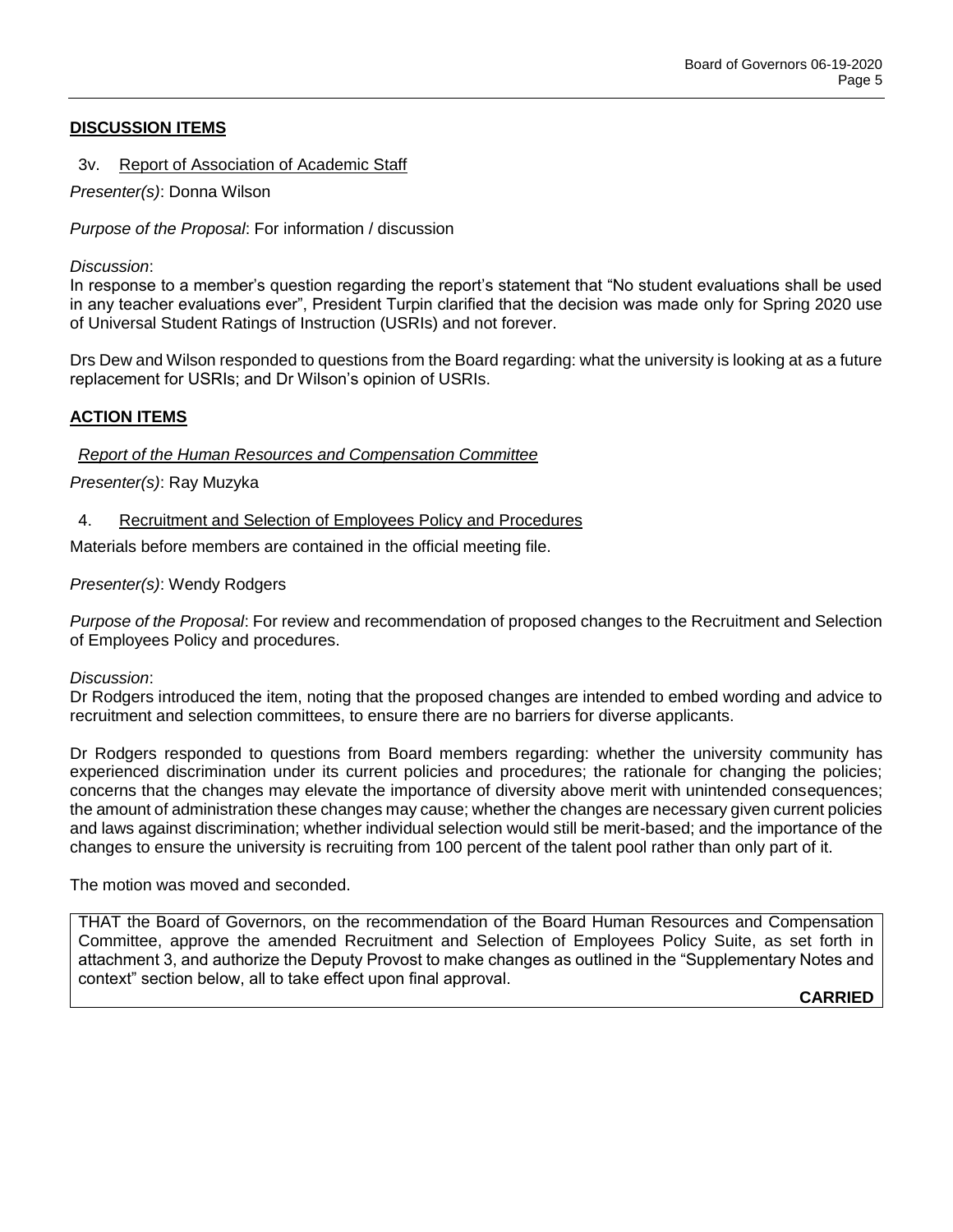*Report of the Finance and Property Committee*

*Presenter(s)*: Charlene Butler

5. Update: University of Alberta 2020-2021 Budget

*Presenter(s)*: Steven Dew; Gitta Kulczycki

*Purpose of the Proposal*: For information / discussion

## *Discussion*:

Ms Kulczycki briefed members on the 2020-21 budget, noting that the budget approved by the Board of Governors on March 26, 2020 remains the final budget. She informed the Board of two June 30th deliverables to government: a balanced budget and three-year savings plan without expenditure targets, as well as a new requirement that the university not run a deficit in-year, with accurate and timely financial reporting. She also spoke to government's extended deadline for Investment Management Agreements and performance metrics; noted the university was currently forecasting a modest deficit of \$18 Million; and provided members with an overview of the potential budget implications of the COVID-19 pandemic, noting the importance of enrolment numbers.

## *Report of the President-Elect*

# *Presenter(s)*: Bill Flanagan

# 6. U of A for Tomorrow

Academic and Administrative Restructuring

Materials before members are contained in the official meeting file.

*Presenter(s)*: Bill Flanagan; Steven Dew; Gitta Kulczycki

*Purpose of the Proposal*: To continue Board of Governors' engagement with President-Elect Bill Flanagan's vision for transformation at the University of Alberta.

### *Discussion*:

President-Elect Flanagan provided an update on the University of Alberta for Tomorrow transformation initiative, including consultations and why change is needed. Dr Dew then presented an overview of the U of A for Tomorrow vision, reviewing: the financial and non-financial benefits of academic reorganization; the university's current structure; lessons learned from other jurisdictions; an explanation of the academic restructuring versus the Service Excellence Transformation (SET) initiatives; the structure and work of the Academic Restructuring Working Group; the proposed timeline and phases of consultation; and the academic restructuring objectives and principles.

Professor Flanagan, Dr Dew, and Ms Kulczycki responded to questions from the Board regarding: opportunities for cost-savings in 2020-21; the biggest risks of comprehensive transformation; the importance of culture supporting the strategy; the importance of communicating transparently with internal stakeholders to alleviate fears of the unknown; the importance of messaging the non-financial benefits of change; whether the NOUS Group would be looking at organizational charts from Canadian post-secondary institutions; how to consider sustainability and embedding this within the culture; how the university will ensure the right faculty and staff are in the right place when layoffs are already taking place; and the importance of a communications strategy that includes improved notification and transparency.